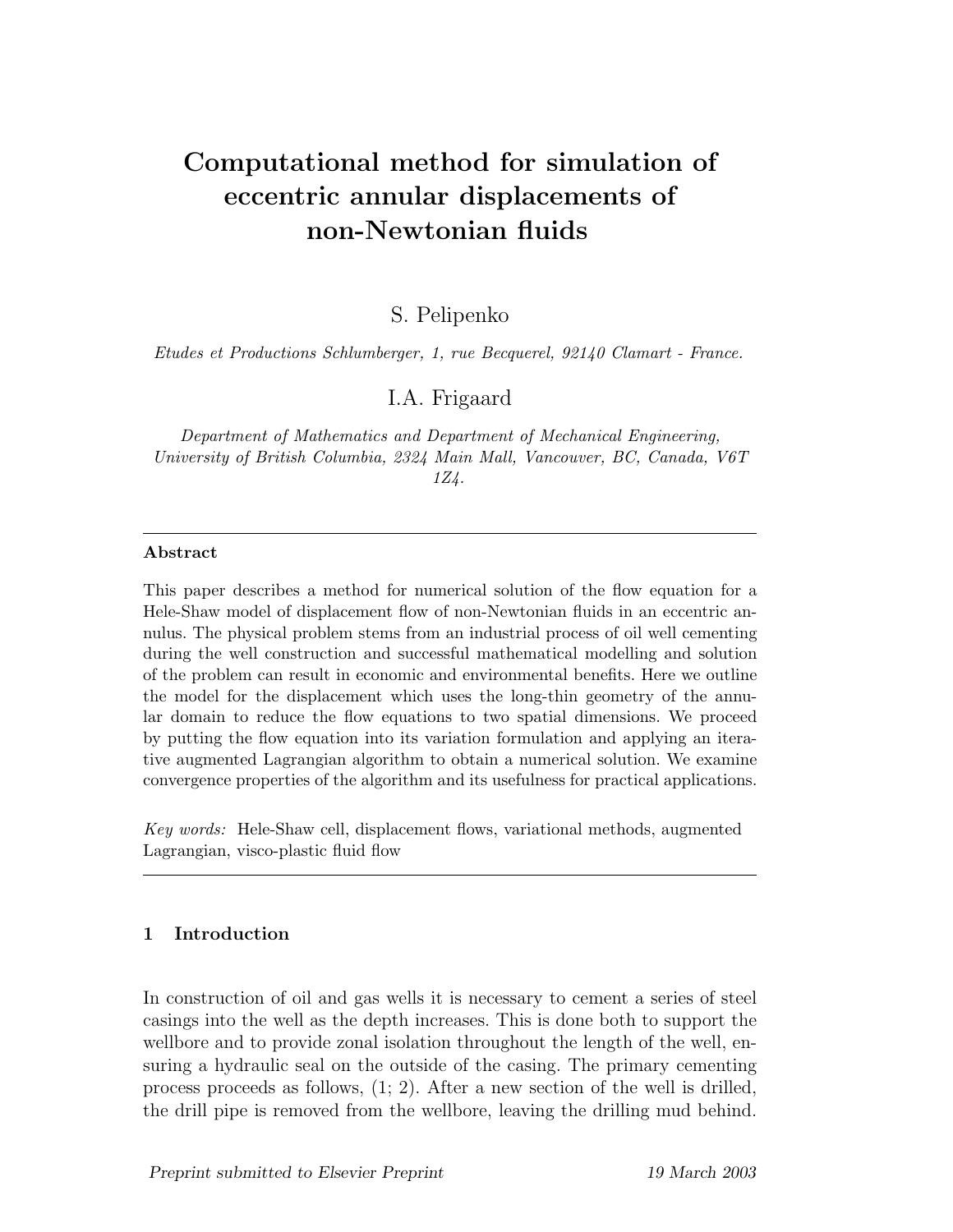A section of the steel casing is then inserted into the hole, leaving a small gap (∼2 cm) between the outside of the casing and the rock, i.e. the annulus. Although centralizers are sometimes fitted to the outside of the casing to prevent the steel tubing from slumping to the lower side of the wellbore, it is very common that this annular gap is eccentred. After the casing is in place, a sequence of fluids is pumped down the inside of the tubing, reaching the bottom of the well and coming back up through the annular gap displacing the previous fluid. Typically, a wash or spacer fluid is pumped first, displacing the drilling mud left over both on the inside of the tubing and outside in the annulus, followed by one or more cement slurries. Drilling mud follows the final cement slurry pumped and circulation is stopped with a few meters of cement left at the bottom inside the casing. The cement is then allowed to set. Finally, the drilling resumes through the remaining part of cement inside the casing and further into the underlying rock.

A successful cement job results in removal of mud and spacer fluid from the annulus by the cement slurry. Unfortunately, mud is sometimes left behind in parts of the annulus and as the cement sets water is removed from it, producing a porous channel along which liquids and gasses from the surrounding rock formations can migrate upwards. This gas and fluid migration can result in negative safety and environmental consequences as well as loss of well productivity. In order to facilitate a successful mud removal it is possible to modify the rheologies and densities of the spacer fluid and the cement slurry together with the pumping rate within the constraints of maintaining well security. Here we focus on the laminar annular displacements which are used in the increasing number of wells and when the limitation of the pumping rates and outlying formation fracture pressure would not allow the use of the turbulent regime.

### 1.1 Modelling the process

The majority of the industrial literature on the subject of modelling the laminar displacement uses the hydraulic approach to the problem, leading to systems of design rules for a successful cementing job,  $(3; 4; 5; 6)$ . These are applicable to mostly near-vertical wells and state that the flow should be sufficiently high to avoid a static mud channel on the narrow side of the annulus and there should be a positive gradient of rheological parameters and densities, so that each fluid is heavier than the one it displaces and generates higher frictional pressure. While such systems can be applied to good effect (7; 8), they tend to be conservative and experience problems with predicting flows in highly-deviated sections of the well. The other approach is to model the flow fully in 3-D  $(9; 10)$ . It should be noted however that such an approach (e.g. using CFD software) is not practicable over the long scale of the wellbore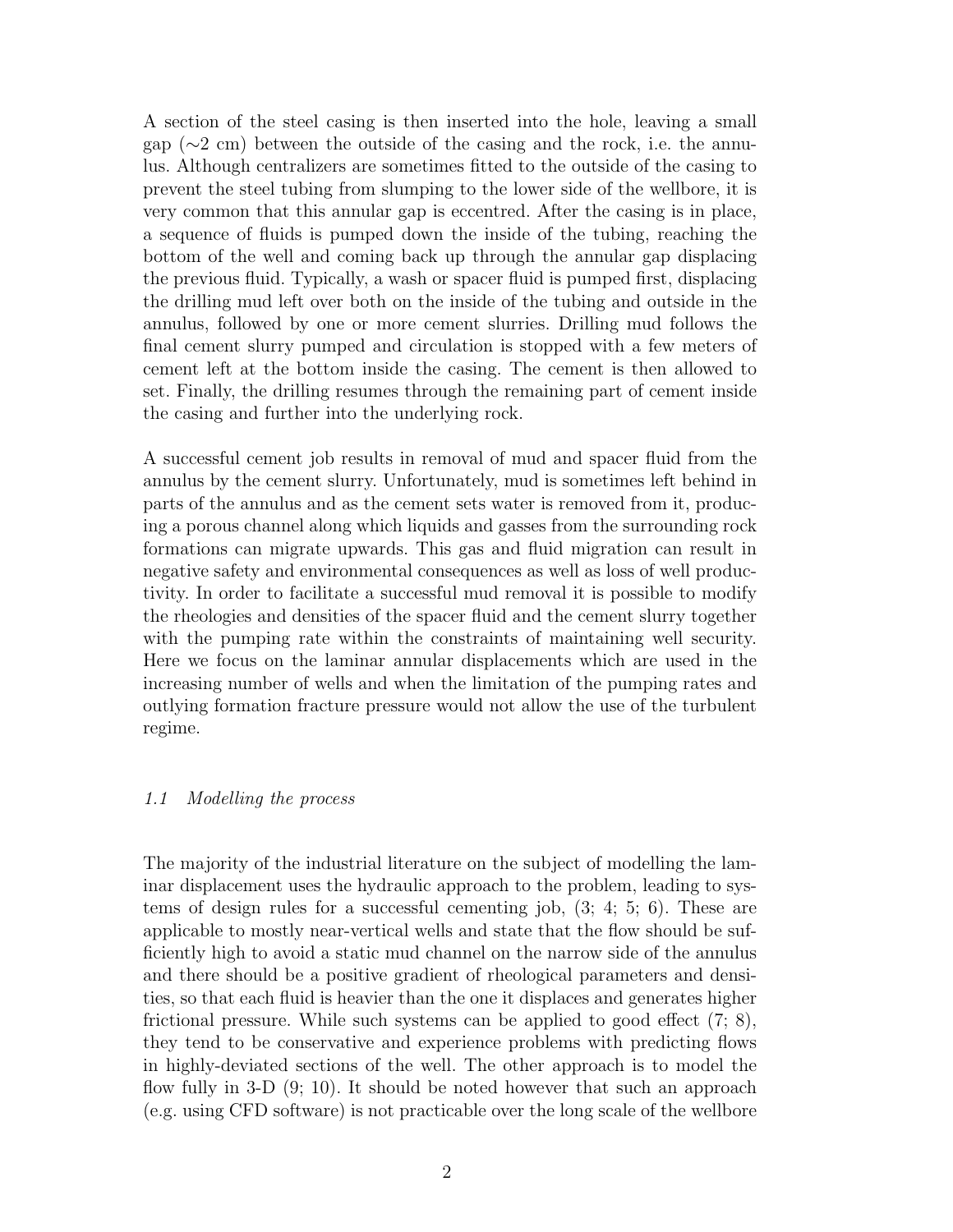due to excessive computational requirements and is usually applied to selected cross-sections or simpler geometries. Here we follow an intermediate approach presented in (11) producing a flow model that allows for generality in terms of well geometry, inclination and fluid properties while at the same time reducing the problem to two dimensions thus significantly decreasing the computational load required to model displacements over the scale of the wellbore. We omit the detailed derivation and instead outline the key assumptions and resulting equations.

The flow is assumed to be laminar and incompressible with the fluids obeying the Herschel-Bulkley constitutive assumption. That is the relation between rate of stress  $\tau$  and rate of strain  $\dot{\gamma}$  is given by

$$
\tau = \tau_Y + \kappa \dot{\gamma}^n \tag{1}
$$

where  $\tau_Y$  is the yield stress,  $\kappa$  is consistency and n is power law index of the fluid. The general idea is to use averaging in the radial direction across the annular gap in combination with scaling to reduce the three dimensional Navier-Stokes equations in cylindrical polar coordinates to two dimensions axial and azimuthal. The key assumption enabling these simplifications is the narrowness of the annular gap that is typically a few centimeters compared with annular circumference ( $\sim 1$ m.) and the axial length-scale of several hundred meters. We also assume homogeneity of the fluid across the annular gap - in effect we ignore the possibility that a layer of mud can remain stuck to the casing or the formation. Investigation of these effects by studying the displacements in a long axial section of the annulus is ongoing, (12; 13; 14; 15; 16). Also, only half of the annulus is considered, assuming that the flow is symmetric and the narrow side corresponds to its lowest part.

Dimensionless spatial coordinates are  $(\phi, \xi) \in (0, 1) \times (0, Z)$ . Here  $\phi$  is the azimuthal coordinate with  $\phi = 0$  denoting the wide side of the annulus and  $\phi = 1$  the narrow (lower) side. The  $\xi$  coordinate measures axial depth upwards from bottom-hole  $\xi = 0$  to the top of the zone of interest  $\xi = Z$ , where  $Z \gg 1$ . The annular half-gap width is denoted  $H(\phi, \xi)$  and is (to the leading order):

$$
H(\phi,\xi) = \bar{H}(\xi)(1 + e(\xi)\cos\pi\phi),
$$

where  $e(\xi) \in [0, 1)$  is the annular eccentricity with  $e = 0$  corresponding to a concentric annulus. The mean annular radius at each depth is denoted by  $r_a(\xi)$  and angle of inclination from the vertical  $\beta(\xi)$ . Throughout it is assumed that the annular geometry, (i.e.  $H(\xi)$ ,  $r_a(\xi)$ ,  $e(\xi)$  and  $\beta(\xi)$ ) varies slowly with  $\xi$ .

The incompressibility condition for the flow is averaged across the annular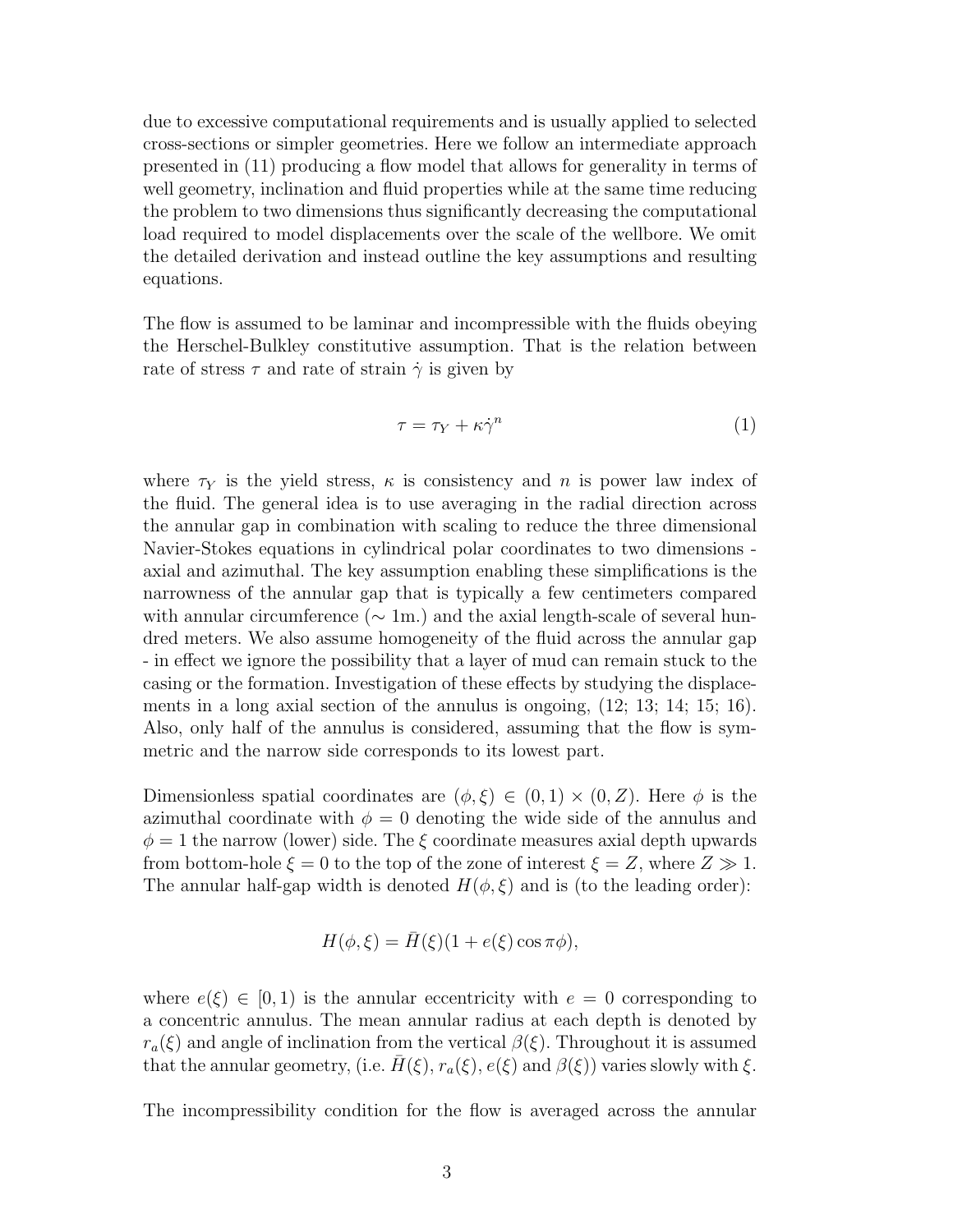gap to remove the radial component and becomes

$$
\frac{\partial}{\partial \phi}[H\overline{v}] + \frac{\partial}{\partial \xi}[Hr_a\overline{w}] = 0,\tag{2}
$$

where  $\overline{v}$  and  $\overline{w}$  are the gap-averaged velocities in azimuthal and axial directions, respectively. This prompts definition of a stream-function Ψ:

$$
\frac{\partial \Psi}{\partial \phi} = H r_a \overline{w}, \qquad \frac{\partial \Psi}{\partial \xi} = -H \overline{v}.
$$
 (3)

A hydraulic argument is then made that the velocity field  $(\overline{v}, \overline{w})$  is in the direction of the (modified) pressure gradient. Using the Herschel-Bulkley constitutive assumption this enables the determination of the relationship between the flow rate, the annular gap width  $2H$  and the magnitude of the modified pressure gradient G, by considering Poiseuille flow between two parallel plates distance  $2H$  apart:

$$
|\nabla_a \Psi| = \begin{cases} 0 & \chi \le 0, \\ \frac{H^{m+2}}{\kappa^m (m+2)} \frac{\chi^{m+1}}{(\chi + \tau_Y/H)^2} \left[ \chi + \frac{(m+2)\tau_Y}{(m+1)H} \right] & \chi > 0, \end{cases}
$$
(4)

where  $m = 1/n$  is the inverse power index for the fluid,  $\chi = G - \tau_Y/H$  is the magnitude of pressure gradient above yield point (which is used instead of G to avoid singularity in the field equation) and  $|\nabla_a \Psi|$  is the areal flow rate. The differential operators  $\nabla_a$  and  $\nabla_a$ · which are analogous to to the common gradient and divergence operators and are used to simplify the notation being defined as

$$
\nabla_a q = \left(\frac{1}{r_a(\xi)}\frac{\partial q}{\partial \phi}, \frac{\partial q}{\partial \xi}\right), \qquad \nabla_a \cdot \boldsymbol{q} = \frac{1}{r_a(\xi)}\frac{\partial q_\phi}{\partial \phi} + \frac{\partial q_\xi}{\partial \xi}.
$$

The following system of two equations governing the annular displacement flow for a sequence of K fluids then results:

$$
\frac{\partial}{\partial t} \left[ H r_a \overline{c}_k \right] + \frac{\partial}{\partial \phi} \left[ H \overline{v} \ \overline{c}_k \right] + \frac{\partial}{\partial \xi} \left[ H r_a \overline{w} \ \overline{c}_k \right] = 0, \quad k = 1, 2, ..., K
$$
\n(5)

$$
\nabla_a \cdot \mathbf{S} = -f,\tag{6}
$$

Here the first equation is referred to as advection equation and describes the time evolution of the (gap-averaged) concentration  $\bar{c}_k$  of each fluid k in the sequence. In its derivation, the diffusive and dispersive effects have been ignored as they can be shown to be negligible compared with advection. The second equation is referred to as the field equation and coupled with the visco-plastic constitutive assumption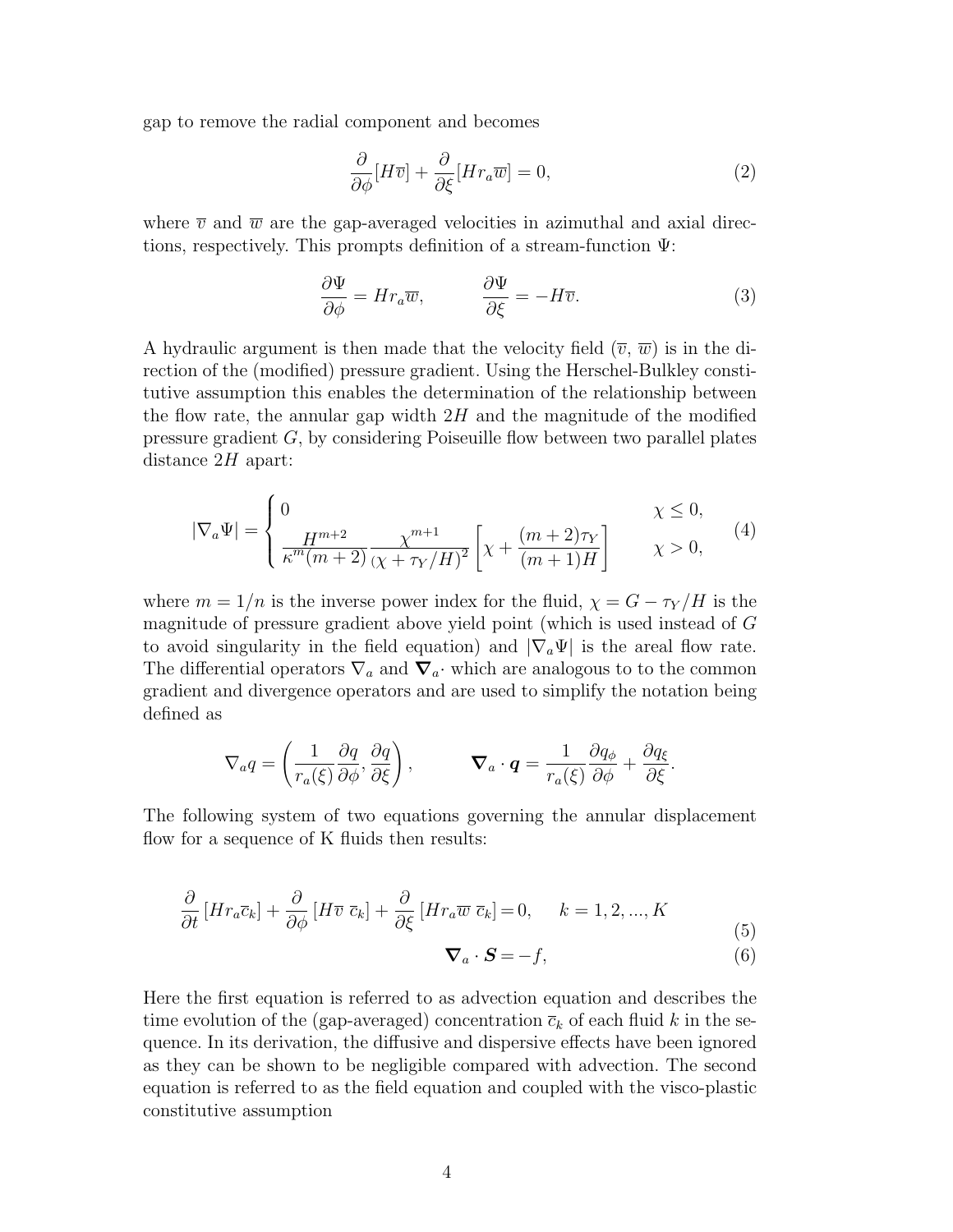$$
\mathbf{S} = \left[ \frac{r_a \chi(|\nabla_a \Psi|)}{|\nabla_a \Psi|} + \frac{r_a \tau_Y}{H |\nabla_a \Psi|} \right] \nabla_a \Psi \Longleftrightarrow |S| > \frac{r_a \tau_Y}{H},\tag{7}
$$

$$
|\nabla_a \Psi| = 0 \Longleftrightarrow |S| \le \frac{r_a \tau_Y}{H}.\tag{8}
$$

provides the stream function  $\Psi$  and thus the velocity field  $(\overline{v}, \overline{w})$ . In (7) the dependence of  $\chi$  on  $|\nabla_a \Psi|$  is calculated implicitly from (4). The buoyancy terms have been collected on the right hand side of  $(6)$  in the term  $f$ :

$$
f = \mathbf{\nabla}_a \cdot \left( \frac{r_a \rho(\overline{c}) \cos \beta}{St^*}, \frac{r_a \rho(\overline{c}) \sin \beta \sin \pi \phi}{St^*} \right) = \mathbf{\nabla}_a \cdot \tilde{\boldsymbol{f}},
$$
(9)

where  $St^*$  is the global Stokes number for the flow. Finally, the boundary conditions for the concentration advection equation (5) are the symmetry of concentration at wide and narrow sides of the annulus together with  $\bar{c}_k = 0$ or  $\overline{c}_k = 1$  at  $\xi = 0$ , according to which fluid is entering the annulus. For the field equation (6) the boundary conditions are

$$
\Psi(0,\xi,t) = 0, \qquad \Psi(1,\xi,t) = Q(t), \qquad (10)
$$

where  $Q(t)$  is the imposed dimensionless flow rate. At the axial ends of the domain the Dirichlet conditions

$$
\frac{\partial \Psi}{\partial \xi}(\phi, Z, t) = 0, \qquad \frac{\partial \Psi}{\partial \xi}(\phi, 0, t) = 0.
$$
 (11)

with the top- and bottom-end stream functions  $\Psi_0(\phi, t) = \Psi(\phi, 0, t)$  and  $\Psi_Z(\phi, t) = \Psi(\phi, Z, t)$  to be determined.

#### 1.2 Existing methods of solution

The two resulting equations for the displacement flow  $(5) \& (6)$  are at first sight in a suitable (decoupled) form for creating a numerical simulation of a flow. The field equation (6) allows us to calculate the fluid velocity given a specific concentration and the advection equation (5) specifies how to advance this concentration to the next time step using the computed velocity field. In fact, the advection equation is a standard conservation equation with the conserved quantity being  $U = H\bar{c}_k$  and a great variety of suitable time-advance schemes exist for its numerical implementation. Solution of field equation (6) however presents a problem. It is a non-linear elliptic equation and in its classical formulation it is not necessarily well-defined due to the unyielded regions where  $|S| \leq r_a \tau_Y/H$  being unspecified. And while it is possible to find analytic solutions for concentric annuli or perturbation solutions for cases with small annular eccentricity, so far we had to apply further simplifications to to the field equation to obtain a numerical solution for a general case.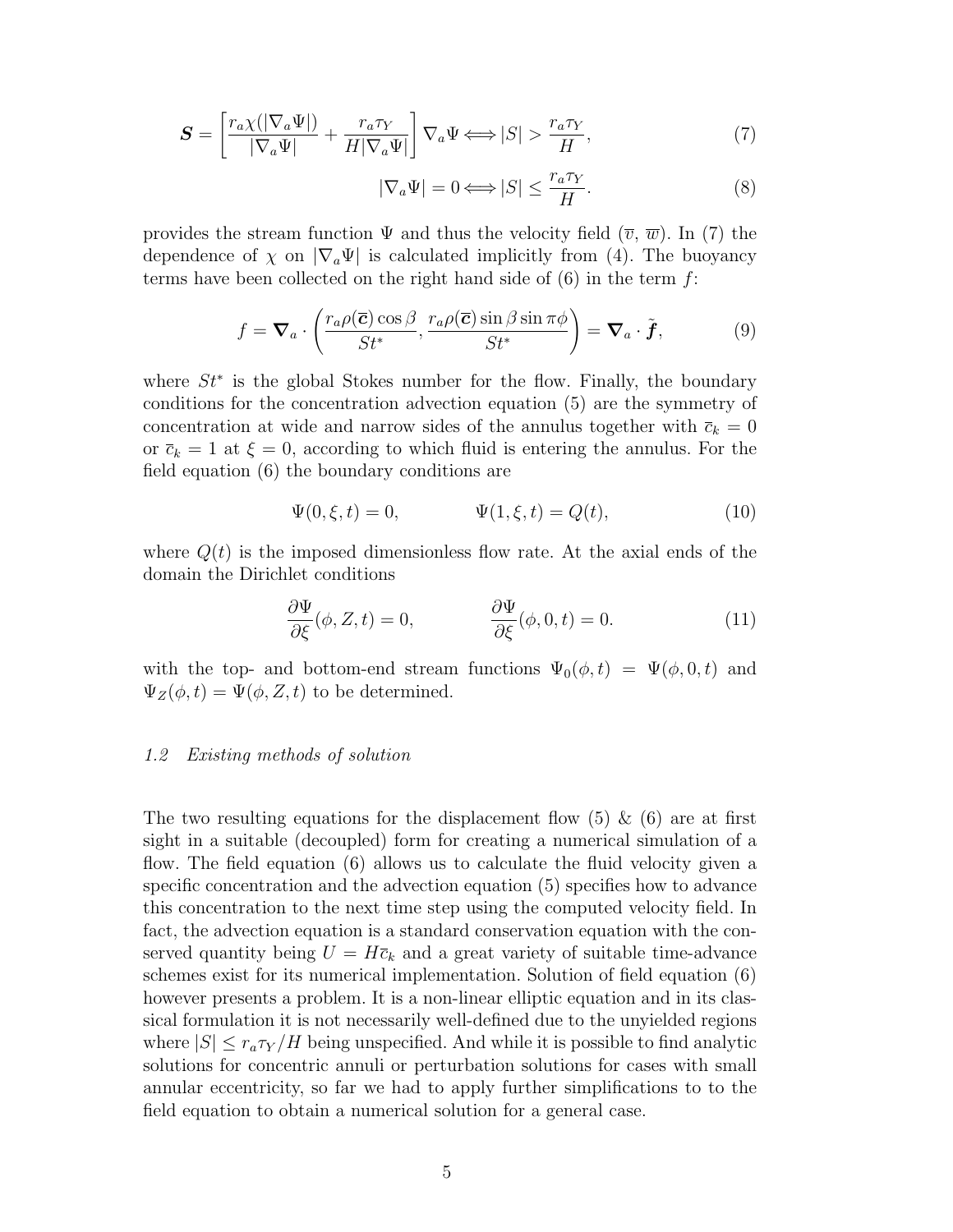One such approach described in (11) relies on using a perturbation method with small parameter  $\varepsilon = 1/Z \ll 1$  and expanding the stream function  $\Psi$  in a regular perturbation series  $\Psi = \Psi_0 + \varepsilon \Psi_1 + \dots$  Upon substitution into (6), the field equation reduces to a series of one-dimensional boundary value problems that are solved on individual axial depth slices, that is for fixed values of  $\xi$ . To obtain a numerical solution for the resulting equations for  $\Psi_0$  and  $\Psi_1$ , the function  $[\chi(|\nabla_a\Psi|)+\tau_Y/H]/[|\nabla_a\Psi|/r_a]$  (as it appears in S in (7)) is regularized at  $|\nabla_a \Psi| = 0$ . Physically this implies making the effective viscosity of the fluids very large below their yield stress rather than infinite as prescribed by the constitutive equations.

Using this method for solution of the field equation is advantageous due to the fact that the length of the calculation scales linearly with the number of gridpoints used to discretise the annulus and the numerical solution was found to be fast and robust. Coupled with a flux-corrected-transport (FCT) scheme for the solution of the advection equation, it enabled simulation of laminar displacement over the scale of the wellbore with sufficiently high speed and accuracy to be used in industrial applications. There are however several shortcomings of this numerical method. Firstly, the two-dimensional field equation (6) as derived in the model is not actually solved - only its perturbation approximation. Secondly, due to regularization of the constitutive equations at  $|\nabla_a\Psi|=0$  exact determination of mud channels, i.e. regions where the displaced fluid is unyielded and stationary is difficult.

Here we present a method utilizing an augmented Lagrangian algorithm for solution of variational elliptic equations, outlined in (17; 18). This method has been applied successfully in a simpler situation of one Bingham fluid flow in an annular cross-section in (19). Its application to our problem allows us to solve the field equation numerically as it is without any additional regularization or approximation. Implementation of this method makes it possible to test the validity of any of the simplified numerical simulations as well as being a valuable research tool by itself, enabling exact determination of the mud channels as predicted by the model. As the starting point we use the flow equations as described above in their variational formulation, which is derived in detail in (20) alongside several analytical results. Those of particular importance here apart from the variational formulation of the field equation are the formal proof of existence and uniqueness of its (weak) solution and derivation of analytical solution to the model for a concentric annulus.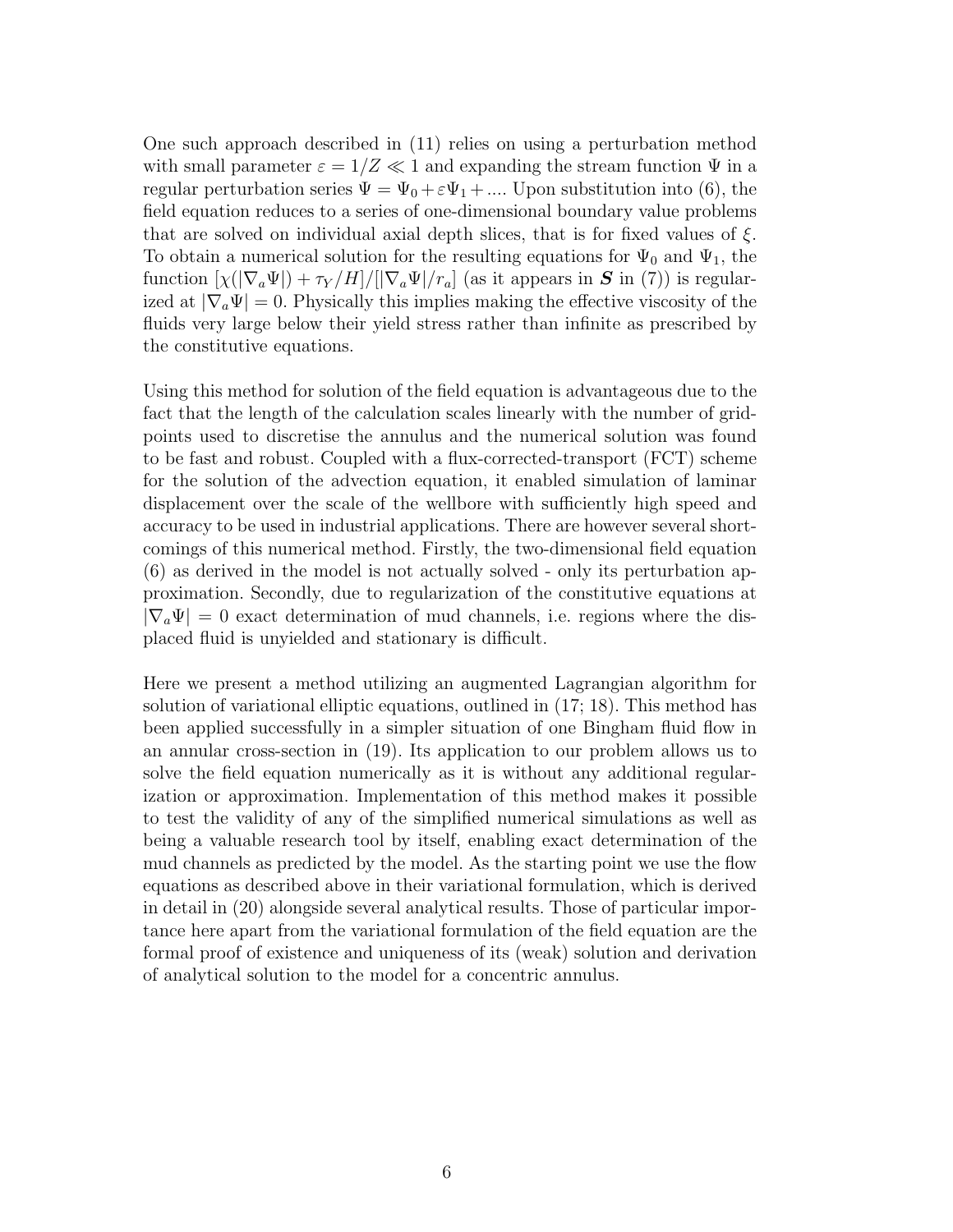#### 2 Solution by augmented Lagrangian method

We begin by putting the the flow equation into its variational form and formulate it as a minimization problem:

$$
Min_{v \in V_0} \{J(v)\},\tag{12}
$$

where

$$
J(v) = F(\nabla_a v) + G(v), \text{ with } (13)
$$

$$
F(q) = F_0(q) + F_1(q), \ q \in H, \text{ where}
$$
\n
$$
\int r_c \int |\nabla a \Psi^* + q|^2 \chi(s^{1/2})
$$
\n(14)

$$
F_0(q) = \int_{\Omega} \frac{r_a}{2} \int_0^{|\nabla_a \Psi^* + q|^2} \frac{\chi(s^{1/2})}{s^{1/2}} ds d\Omega, \ q \in H
$$
 (15)

$$
F_1(q) = \int_{\Omega} \frac{\tau_Y r_a}{H} |\nabla_a \Psi^* + q| \, d\Omega, \ q \in H \tag{16}
$$

$$
G(v) = -\int_{\Omega} fv \, d\Omega, \ v \in V \tag{17}
$$

In the above  $\Omega = (0,1) \times (0,Z)$  is the domain considered with  $\delta\Omega$  as its boundary and we homogenized the boundary conditions by setting

$$
\Psi = \Psi^* + u, \ u \in C_0^2(\Omega) \tag{18}
$$

with the suitably constructed  $\Psi^*$ . In (20) it is shown that this minimization problem has a unique solution in  $W_0^{1,1+1/m}$  $N_0^{1,1+1/m}(\Omega)$  with  $V_0 = W_0^{1,1+1/m}$  $\binom{1}{0}$  and  $\binom{1}{0}$  and  $H = L^{1+1/m}(\Omega) \times L^{1+1/m}(\Omega)$ . In the proofs of existence and uniqueness of the solution it is also shown that  $F_0(q)$  is strictly convex and differentiable,  $F_1(q)$ is convex and continuous and  $G(v)$  is convex and continuous.

It should be noted that application of the augmented Lagrangian algorithm and associated convergence results require the solution space to be a Hilbert space and  $W_0^{1,1+1/m}$  $\mathbb{C}_0^{1,1,\pm 1/m}(\Omega)$  is only a Hilbert space for  $m \leq 1$ . It is more common however for the fluids used in primary cementing to be shear-thinning, that is with  $m = 1/n > 1$ . Nevertheless, once the variational problem has been approximated by a finite-dimensional numerical method (e.g. by finite volume method as we have done in practice), the approximate solution space  $V_h$  is finite dimensional - and thus is a Hilbert space. We hence take  $V = H_0^1(\Omega)$ (so that  $V_h \subset V$ ) and  $H = L^2(\Omega) \times L^2(\Omega)$ , making it possible to apply the existence and convergence theorems to the iterative solution of the approximate problem.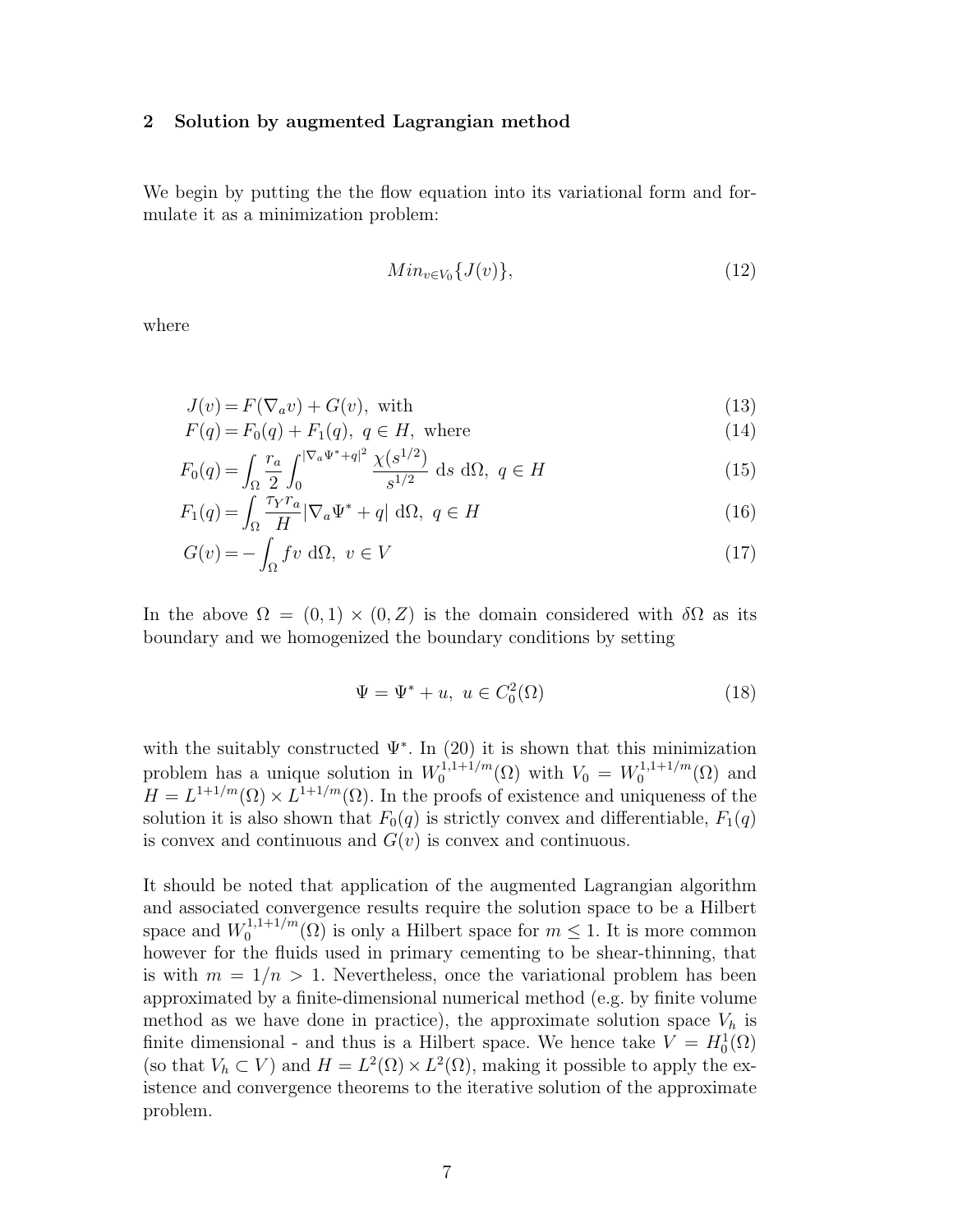#### 2.1 Principle of the method

A Lagrangian functional **L** associated with  $(13)$  is defined by

$$
\mathbf{L}(v, q, \mu) = F(q) + G(v) + (\mu, \nabla_a v - q), \tag{19}
$$

and for a given constant  $r \geq 0$  an *augmented Lagrangian*  $\mathbf{L}_r$  is defined by

$$
\mathbf{L}_r(v,q,\mu) = \mathbf{L}(v,q,\mu) + \frac{r}{2} |\nabla_a v - q|^2 \tag{20}
$$

Then, following Glowinski (18), it is true that  $\{u, p, \lambda\}$  is a saddle point of **L** if and only if it is a saddle point of  $\mathbf{L}_r$ ,  $\forall r > 0$ . Moreover such u is a solution of (12) and  $p = \nabla_a u$ . Thus finding the solution of the problem in its variational minimization formulation (12) is equivalent to finding saddle point of  $L_r$ . This in turn is accomplished by an application of an iterative algorithm of Uzawa type: with  $\lambda^n \in H$   $\lambda^n \in H$  (and  $\lambda^0 \in H$  given) known we find  $u^n, p^n, \lambda^{n+1}$  by solving

$$
L_r(u^n, p^n, \lambda^n) \le L(v, q, \lambda^n), \quad \forall \{v, q\} \in V \times H, \{u^n, p^n\} \in V \times H \qquad (21)
$$

$$
\lambda^{n+1} = \lambda^n + \rho_n (\nabla_a u^n - p^n), \ \rho_n > 0. \tag{22}
$$

Finding the solution of (21) is then equivalent to solving two coupled variational inequalities:

$$
G(v) - G(u^n) + (\lambda^n, \nabla_a(v - u^n)) + r(\nabla_a u^n - p^n, \nabla_a(v - u^n)) \ge 0,
$$
  

$$
\forall v \in V, u^n \in V,
$$
 (23)

$$
F(q) - F(p^n) - (\lambda^n, q - p^n) + r(p^n - \nabla_a u^n, q - p^n) \ge 0, \ \forall q \in H, p^n \in H. \tag{24}
$$

The main drawback of this approach is that it requires solution of coupled variational inequalities at each step. To overcome this we uncouple the two inequalities in the natural way to obtain the following modified algorithm: with  $p^{n-1}, \lambda^n$  known  $(p^0, \lambda^1 \in H$  given), we define  $u^n, p^n, \lambda^{n+1}$  by finding the solutions of:

$$
G(v) - G(un) + (\lambdan, \nabla_a(v - un)) + r(\nabla_a un - pn-1, \nabla_a(v - un)) \ge 0,
$$
  
\n
$$
\forall v \in V, un \in V, \quad (25)
$$

$$
F(q) - F(p^n) - (\lambda^n, q - p^n) + r(p^n - \nabla_a u^n, q - p^n) \ge 0, \ \forall q \in H, p^n \in H, \ (26)
$$

$$
\lambda^{n+1} = \lambda^n + \rho_n(\nabla_a u^n - p^n), \ \rho_n > 0. \tag{27}
$$

In fact the first step (solving (25)) corresponds to minimizing  $\mathbf{L}_r(v, p^{n-1}, \lambda^n)$ with respect to v to get  $u^n$  and the second (solving (26)) to minimizing  $\mathbf{L}_r(u^n, q, \lambda^n)$  with respect to q to obtain  $p^n$ .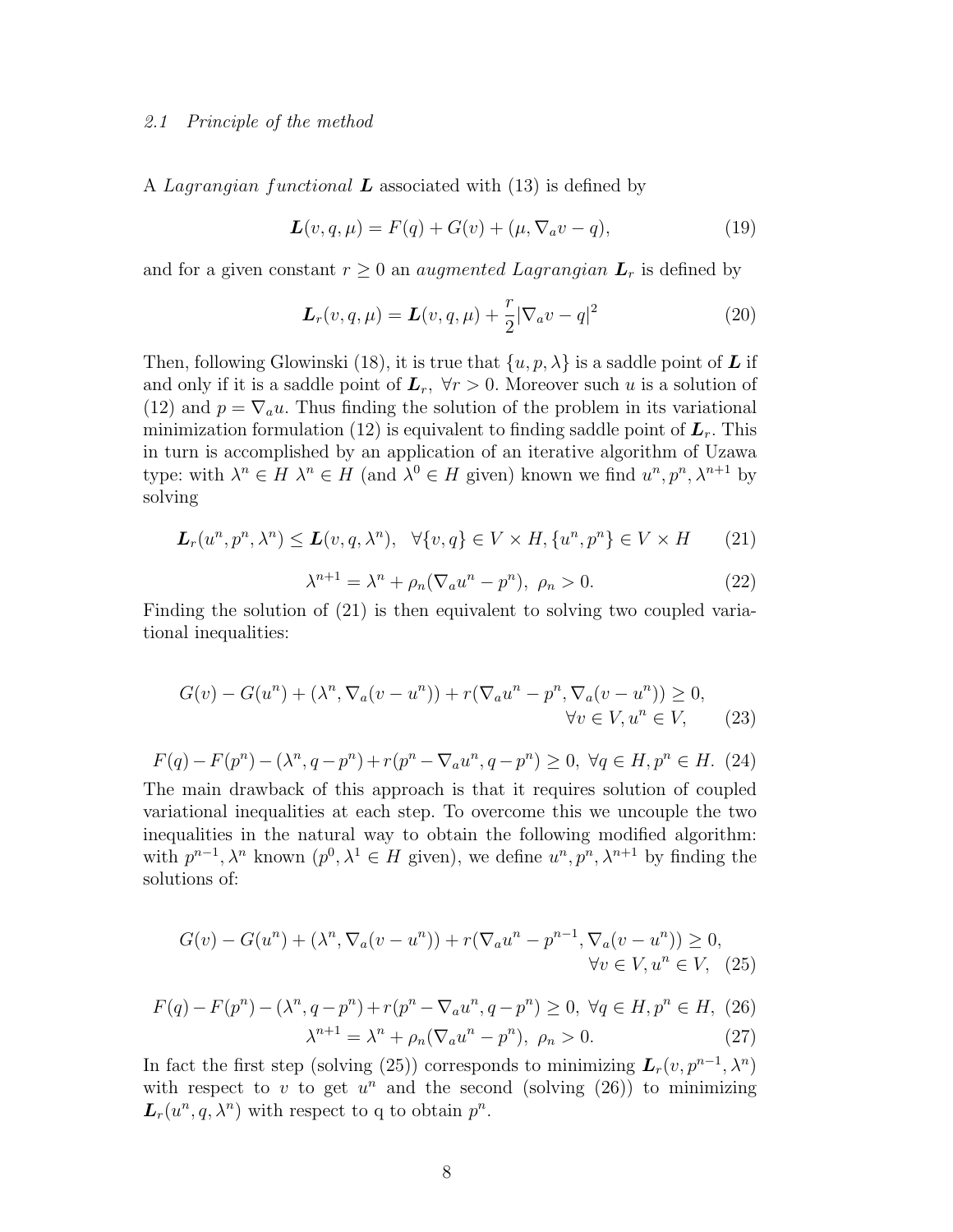#### 2.2 Application of the algorithm

In application to our particular annular displacement problem with  $F$  and  $G$ as in  $(13 - 17)$  we have:

$$
G(v) - G(u^n) + (\lambda^n, \nabla_a(v - u^n)) + r(\nabla_a u^n - p^{n-1}, \nabla_a(v - u^n))
$$
  
= 
$$
\int_{\Omega} (-f - \nabla_a \lambda^n - r \nabla_a \cdot (\nabla_a u^n - p^n))(v - u^n) d\Omega.
$$
 (28)

Thus the first step of the algorithm (25) becomes finding the solution  $u^n \in V$ to the Poisson equation

$$
r\mathbf{\nabla}_a \cdot \nabla_a u^n = r\mathbf{\nabla}_a \cdot p^n - \nabla_a \lambda^n - f,\tag{29}
$$

with the right hand side known at each iteration. For the second step we note that as we mentioned above, finding  $p^n$  at each step is equivalent to minimizing  $\mathbf{L}_r(u^n, q, \lambda^n)$  with respect to q:

$$
p^{n} = \inf_{q} \{ L_{r}(u^{n}, q, \lambda^{n}) \}
$$
  
= 
$$
\inf_{q} \{ \int_{\Omega} (\frac{r_{a}}{2} \int_{0}^{|\nabla_{a} \Psi^{*} + q|^{2}} \frac{\chi(s^{1/2})}{s^{1/2}} ds + \frac{\tau_{Y} r_{a}}{H} |\nabla_{a} \Psi^{*} + q|
$$
  
+ 
$$
\frac{r_{a}}{2} |q|^{2} - (\lambda^{n} + r \nabla_{a} u^{n}) \cdot q) d\Omega \}.
$$
 (30)

This minimization is achieved when  $p^n$  is given locally by:

$$
p^{n} = \inf_{q} \left\{ \frac{r_{a}}{2} \int_{0}^{|\nabla_{a} \Psi^{*} + q|^{2}} \frac{\chi(s^{1/2})}{s^{1/2}} ds + \frac{\tau_{Y} r_{a}}{H} |\nabla_{a} \Psi^{*} + q| + \frac{r_{a}}{2} |\nabla_{a} \Psi^{*} + q|^{2} - (\lambda^{n} + r \nabla_{a} u^{n} + r \nabla_{a} \Psi^{*}) \cdot (\nabla_{a} \Psi^{*} + q) \right\}.
$$
\n(31)

The expression above is minimized when  $(\lambda^n + r\nabla_a u^n + r\nabla_a \Psi^*)$  is parallel to  $\nabla_a \Psi^* + q$ , since apart from the last term, the rest of the expression is a function of  $|\nabla_a \Psi^* + q|$  only, i.e. independent of its direction. So, letting

$$
\nabla_a \Psi^* + q = \theta(\lambda^n + r \nabla_a u^n + r \nabla_a \Psi^*), \tag{32}
$$

$$
x = |\lambda^n + r \nabla_a u^n + r \nabla_a \Psi^*|
$$
\n(33)

we have to find the minimizer of

$$
M(\theta) = \frac{r_a}{2} \int_0^{(\theta x)^2} \frac{\chi(s^{1/2})}{s^{1/2}} ds + \frac{\tau_Y r_a}{H} |\theta| x + \frac{r_a}{2} (\theta x)^2 - \theta x \tag{34}
$$

We now consider two cases: first, if  $x \leq \tau_Y r_a/H$  then  $\theta = 0$  minimizes M, giving  $p^{n} = -\nabla_{a} \Psi^{*}$  (which corresponds to an "unyielded" flow at that point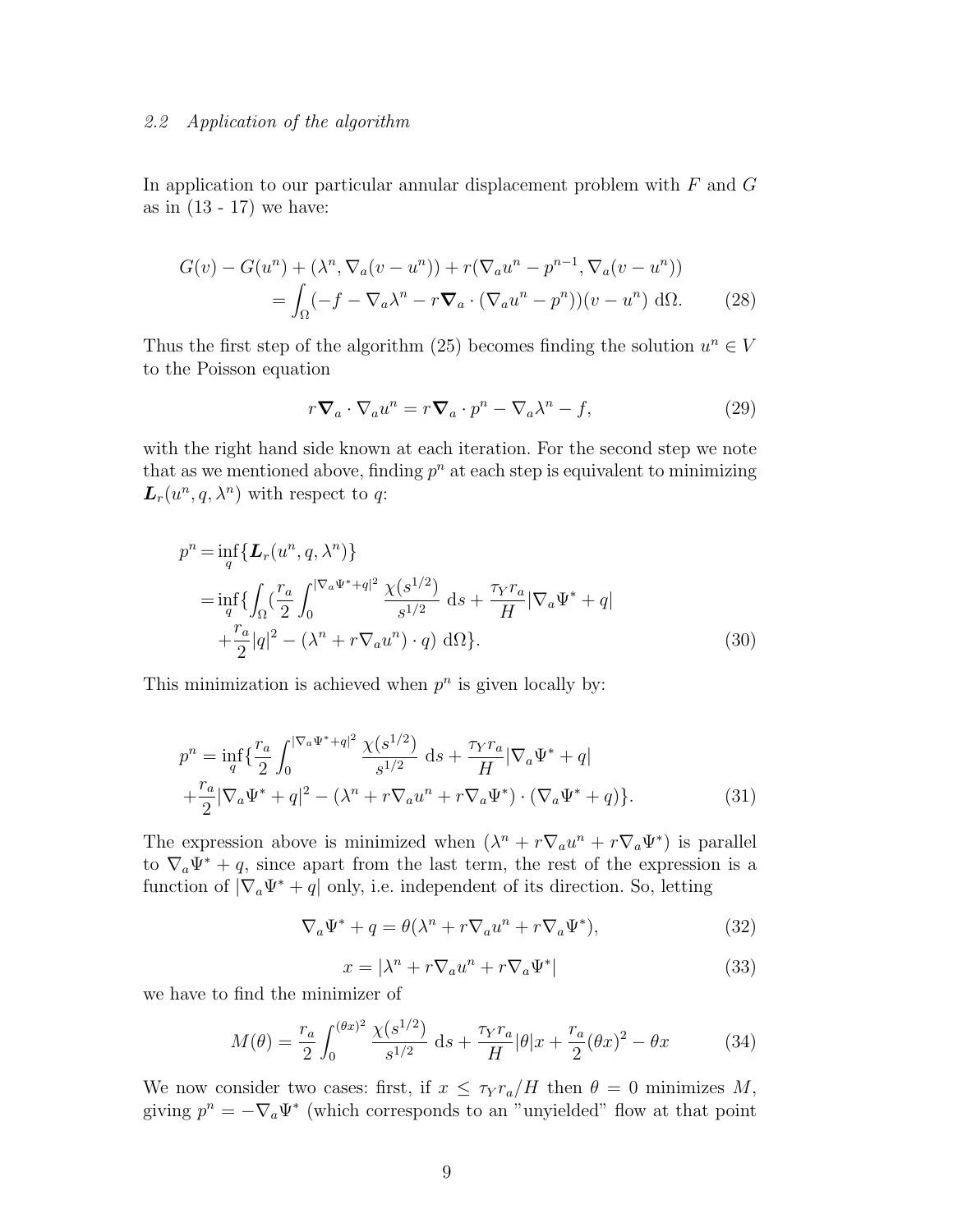for that iteration). If  $x > \tau Y_a/H$  then we find  $\theta$  by setting  $\partial M/\partial \theta = 0$  which gives

$$
r_a \chi(\theta x) + \frac{\tau_Y r_a}{H} + r\theta x - x = 0 \tag{35}
$$

This can be inverted numerically to produce  $\theta$  and whence  $p^n$ .

#### 3 Application and results

Summarizing, the algorithm resulting from the application of the augmented Lagrangian method to the variational formulation is as follows: with  $p^{n-1}$ ,  $\lambda^n$ known  $(p^0, \lambda^1 \in H \text{ set})$ , we find  $u^n, p^n, \lambda^{n+1}$  from

$$
r\boldsymbol{\nabla}_a \cdot \nabla_a u^n = r\boldsymbol{\nabla}_a \cdot p^n - \nabla_a \lambda^n - f, \ u^n \in V,
$$
\n(36)

$$
p^{n} = \begin{cases} -\nabla_{a} \Psi^{*} & \text{if } x \leq \frac{\tau_{Y} r_{a}}{H} \\ \theta(\lambda^{n} + r \nabla_{a} u^{n} + r \nabla_{a} \Psi^{*}) - \nabla_{a} \Psi^{*} & \text{if } x > \frac{\tau_{Y} r_{a}}{H} \end{cases}
$$
(37)

$$
\lambda^{n+1} = \lambda^n + \rho_n (\nabla_a u^n - p^n), \ \rho_n > 0. \tag{38}
$$

where

$$
x = |\lambda^n + r \nabla_a u^n + r \nabla_a \Psi^*|, \text{ and } (39)
$$

$$
r_a \chi(\theta x) + \frac{\tau_Y r_a}{H} + r\theta x - x = 0,
$$
\n(40)

with  $V = H_0^1(\Omega)$  and  $H = L^2(\Omega) \times L^2(\Omega)$ ,  $\Omega = (0, 1) \times (0, Z)$  and the relation between the modified pressure gradient  $\chi$  and the flow rate  $|\nabla_a \Psi|$  as in (4).

The result of solution of the algorithm is a sequence of functions  $u^n$  converging to  $u \in H_0^1(\Omega)$  with the stream function  $\Psi = \Psi^* + u$ . We also obtain  $p^{n} \in L^{2}(\Omega) \times L^{2}(\Omega)$  converging to  $p = \nabla_{a} u$  from which the components of the velocity vector to be used in the concentration-advance equation can be easily calculated.

#### 3.1 Numerical implementation

Our aim was to test the algorithm, its convergence properties and obtain a few results that can be compared to the analytical solutions in simple cases. As such, a very straight-forward finite volume discretization with a fixed regular rectangular mesh was chosen. That is we divide the domain  $\Omega$  into  $N_i \times N_j$  control volumes with each control volume being a rectangle of width  $\Delta \phi = 1/N_i$ in the  $\phi$ -direction and height  $\Delta \xi = 1/N_j$  in the  $\xi$ -direction. Denoting by  $CV_{i,j}$ the control volume with its lower left-hand corner at coordinates  $(i\Delta\phi, j\Delta\xi)$ , we define the discretized functions  $u_h^n$ ,  $\Psi_h^n$  at the corners of  $CV_{i,j}$  and the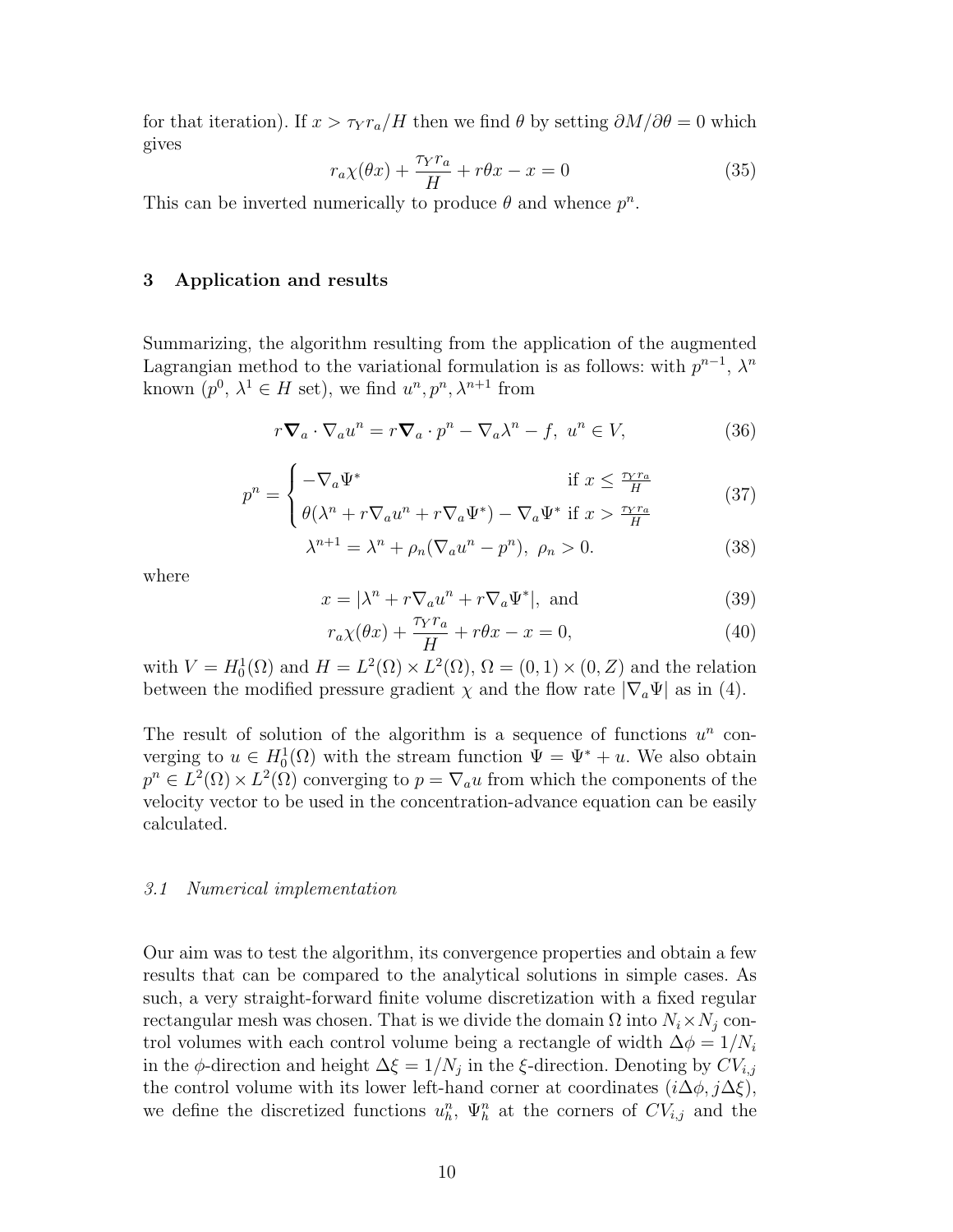

Fig. 1. Schematic picture of the control volume  $CV_{i,j}$ .

discretized functions  $\lambda_h^n$ ,  $p_h^n$  and concentration  $c^h$  at its center - see Fig 1. This allows simplified calculation of gradients arising in the above equations as well as smaller spatial support of the numerical schemes for the chosen second degree of accuracy in each of the numerical calculations of the flux between the control volumes in the time-advance equation. Before the start of the iterative algorithm, we determine the homogenizing stream function  $\Psi_h^*$ by setting  $\Psi_h^* = (1 - c^h)\Psi_0^h + c_h \Psi_Z^h$ . Here  $\Psi_0^h$  and  $\Psi_Z^h$  are the discretized stream functions at  $\xi = 0$  and  $\xi = Z$  correspondingly. They in turn are determined from the boundary conditions (11) which give the modified pressure gradient  $G = \chi + \tau_Y/H$  constant in the  $\phi$ -direction at the top and bottom of the well. Thus,  $\chi$  at  $\xi = 0$  and  $\xi = Z$  can be calculated by numerically inverting the expression for the imposed rate of flow through the annulus.

At each iteration of the algorithm we first solve the  $u_h^n$  advance equation (36). We apply the standard point Gauss-Seidel method with second-order accurate spatial fluxes to solve this modified Poisson's equation. This seems especially appropriate as  $u_h^n$  converges after some iterations of the algorithm and so taking  $u_h^{n-1}$  as starting point of Gauss-Seidel iterations each time improves the convergence time. The same is true after application of the time-advance scheme: we then take the final value of  $u_h^n$  at the previous time-step as the starting point for Gauss-Seidel iterations. Over-relaxation was also used to improve the speed of convergence even further.

The second step in the algorithm is the advance of  $p_h^n$ . We achieve this by first calculating  $x$  from (39), determining if the fluid is yielded at that point and if so performing the numerical inversion in (40) to determine  $\theta$  and thus  $p_h^n$ . Note that (40) can be differentiated analytically and a Newton-Raphson method used in its inversion converges in few iterations to the desired tolerance in most cases.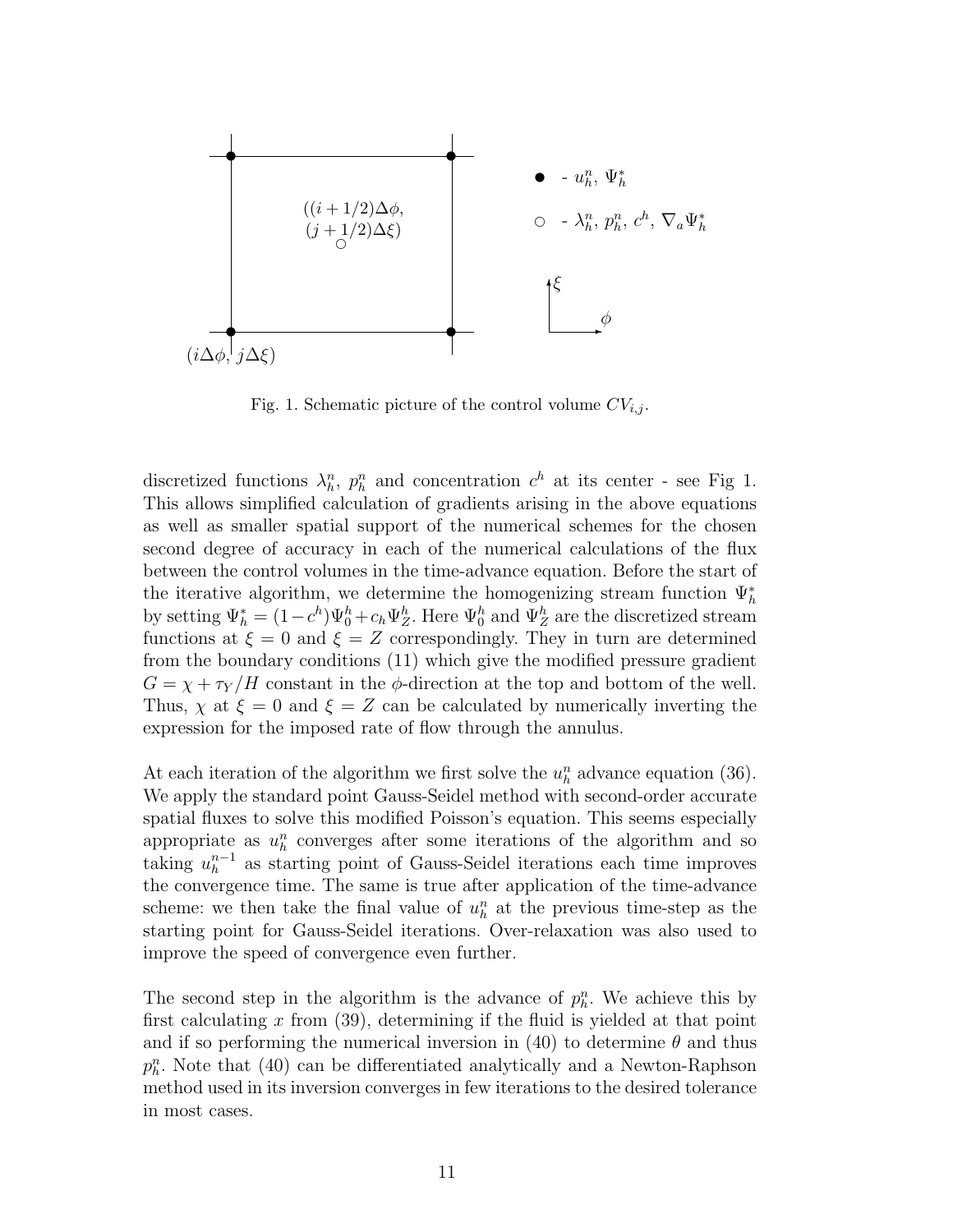#### 3.2 Convergence of the algorithm

Following Glowinski (18) we have  $u_h^n \to u_h$  strongly in V where  $u_h = \Psi_h - \Psi_h^*$ is the solution of the discretized minimization problem (12) producing the stream function  $\Psi_h$  solving the variational formulation of the flow equation. Also,  $p_h^n \to p_h$  and H and  $\lambda_h^{n+1} - \lambda_h^n \to 0$  strongly in H. From the  $\lambda$ -advance equation (38) this gives  $p_h^n \to p_h = \nabla_a u_h = (H\bar{v_h}, H\bar{w_h}) - \nabla_a \Psi_h^*$  in the discretized space.

We take the norm of  $\Delta p_h^n = p_h^{n+1} - p_h^n$  as the measure of convergence of the numerical algorithm. This appears appropriate as it is the velocity field obtained directly from  $p_h^n$  that is used in the subsequent concentration advance step. Here we consider two norms of  $\Delta p_h^n: L^2(\Omega)$  and  $L^{\infty}(\Omega)$ . While the first provides an adequate measure of convergence to the solution over the whole domain, the second gives a better impression about the convergence near the interface and yield boundaries - where it is the slowest. It should be noted that convergence of other quantities such as  $\Delta \lambda_h^n = \lambda_h^{n+1} - \lambda_h^n$  and the residual from the flow equation  $Res = \nabla_a \cdot \mathbf{S}_h^n + f_h$  (where  $\mathbf{S}_h^n$  $\binom{n}{h}$  and  $f_h$  are defined as in (7 - 9)) mirrors that of  $\Delta p_h^n$ .

The plots in Fig. 2 are of the logarithm base 10 of the  $L^2$  and  $L^{\infty}$  norms of  $\Delta p_h^n$  versus the number of iterations together with surface plot of  $\Delta p_h^N$  after 100 iterations. In the three series of plots provided all of the parameters are the same except for the eccentricity. Here and in other cases we can observe that the algorithm converges better for lower eccentricity and when the fluid is yielded everywhere.

#### 3.3 Steady states

We now combine the solution of the flow equation by augmented Lagrangian algorithm and a time-advance scheme for advection of the fluid concentrations according to (5) to produce a fully 2-D flow simulation. For the time-advance, we use a Flux Corrected Transport scheme which combines low-order (donor cell) and high-order (central difference) schemes to minimize the numerical dispersion and diffusion during the advection. It preserves the concentration jump at the interface between the fluids and was found to work well in application to the similar numerical computation performed in (11).

To validate and test the resulting simulation we can examine the steady interface shape development and propagation through the annular domain. Existence of such steady state displacements was shown in (20) and the shape of the steady-state interface in the case of a concentric annulus was derived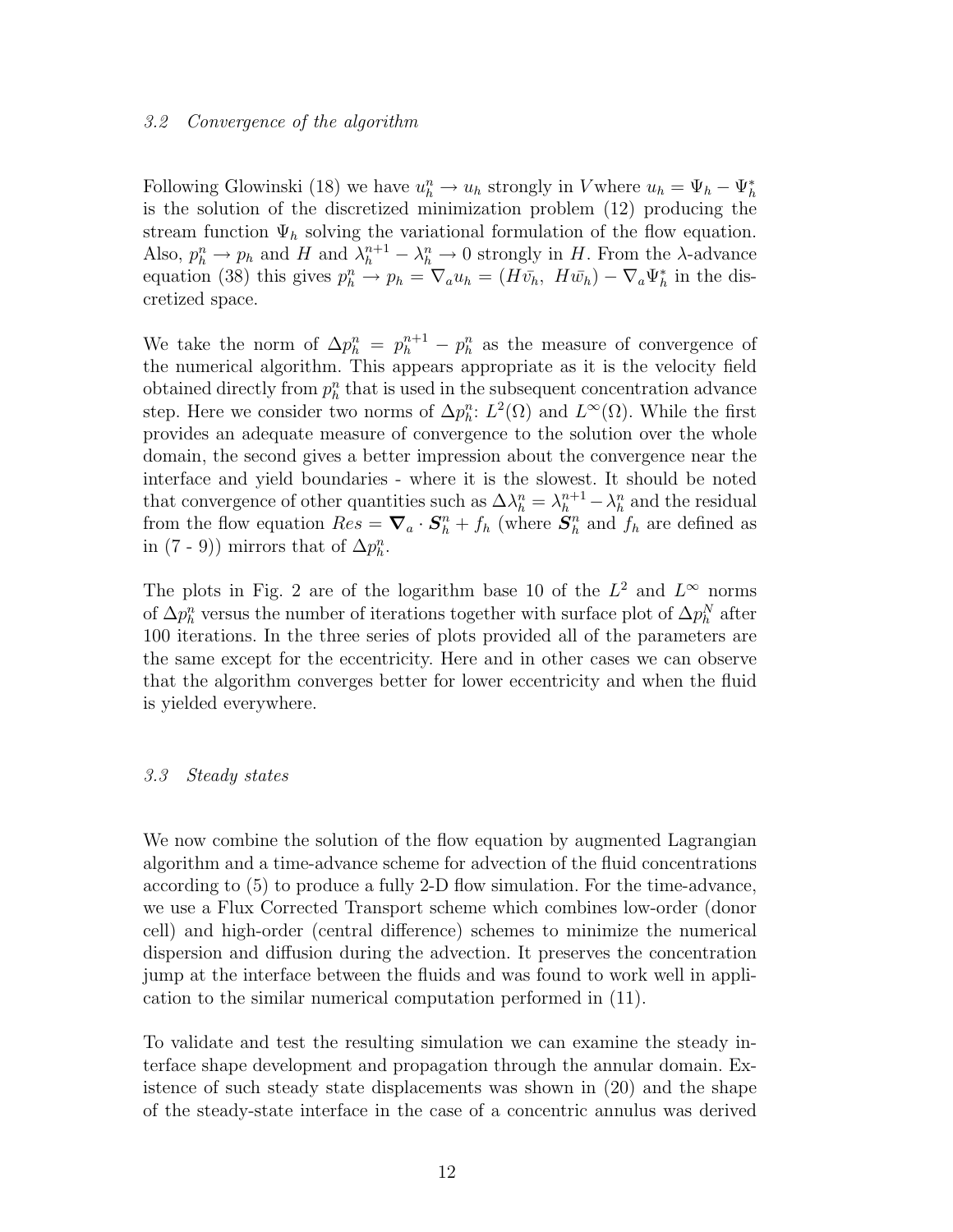

Fig. 2. Plot of  $Log_{10}$  of the  $L^2$  (solid line) and  $L^{\infty}$  (broken line) norms of  $\Delta p_h^n$ against the number of iterations together with surface plots of the  $\phi$ -component of  $\Delta PU$  after 100 iterations (top to bottom): a) horizontal interface with  $e = 0.1$ , b) horizontal interface with  $e = 0.6$ , c) slanted interface with  $e = 0.8$  and high yield stress of the displaced fluid.

analytically. The procedure we follow here is to set up an initial concentration field corresponding to a horizontal interface between two fluids in the middle of the domain. We then let the simulation run and the interface evolve, tracking its position on the wide side of the annulus. We also "follow the interface" by shifting the concentration field down at the average speed of the flow, thus keeping the interface centered in the domain. This allowed us to limit the axial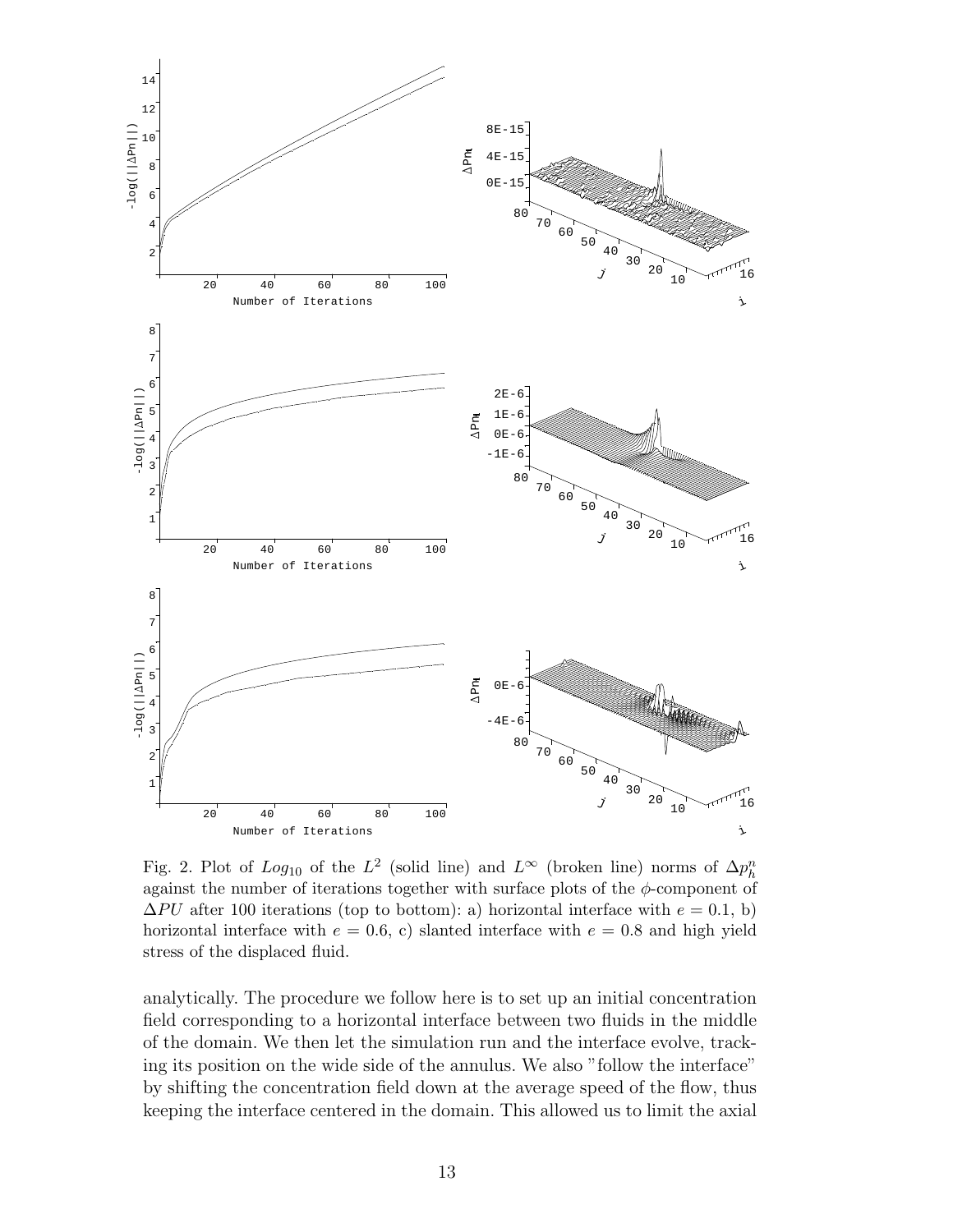length of the grid to just a few annular diameters either side of the interface thus greatly reducing the computational load.

The results of the simulations are presented in Fig. 3, where we give the plot of the interface at the end of the simulation together with the time track of the inetrface position on the wide side of the annulus. The interface is taken to be the countour  $c_h = 0.5$  and we use a 20  $\times$  80 mesh with rectangular control volumes of width  $\Delta \phi = 0.05$  in the  $\phi$ -direction and of height  $\Delta \xi = 0.1$  in the  $\xi$ -direction. We pick the length of a time-step  $\Delta t$  from the Courant-Friedrichs-Lewy (CFL) stability condition. The top plot corresponds to a vertical well where the interface stays horizontal. The second is for a horizontal well, where (from (20)) the steady-state interface is given by

$$
g(\phi) = \frac{\rho_2 - \rho_1}{\chi_2(1) + \tau_{Y,2} - \chi_1(1) - \tau_{Y,1}} \cos(\pi \phi) / (\pi St^*).
$$
 (41)

The bottom plot is for an inclined well  $(\beta = 5\pi/12)$  with fluids of identical rheologies but a non-zero density difference, where the steady-state interface is given by  $g(\phi) = -\tan \beta \cos(\pi \phi)/\pi$ . In all of the cases the simulation converges to the interface shape predicted analytically and the average position of the interface on the wide side agrees with the analytical result.

#### 3.4 Mud channels

#### 4 Discussion and conclusion

In this paper we have described successful application of the iterative augmented Lagrangian algorithm to the problem of annular displacement of non-Newtonian fluids. The algorithm allows us to produce a numerical solution of the 2-D flow equation and can be used to create a simulator for the flow. While the implementation presented here was primarily for the purpose of validation of the algorithm, we can draw several conclusions about the possible use of such method. Firstly the method is stable for a very wide range of fluid rheologies, annular geometries and other parameters. While it suffers from the few limitations of the flow model it is based on, it makes no further simplifications and can be applied in the same generality of situations as the model itself. This makes it of special interest for the purposes of the model validation when combined with experimental data. It also allows verification of the simplified numerical simulations based on the same model.

The primary limitation of the method is the computational speed. For a 20  $\times$ 80 mesh considered here, a short flow simulation lasting 30 time units (equivalent to 3000 time steps of length 0.01 obtained from the CFL condition) can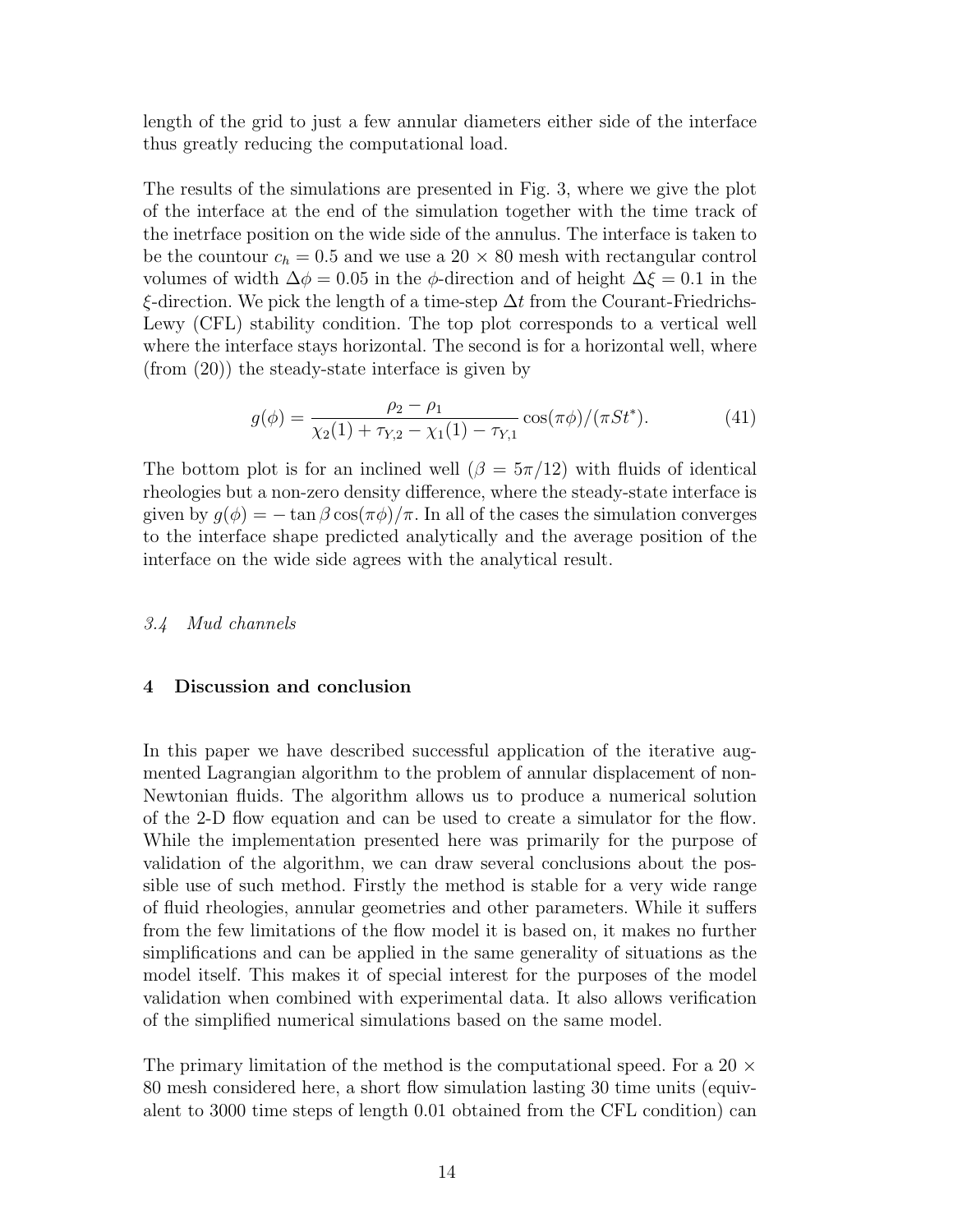

Fig. 3. Plot of interface in a concentric annulus at  $t = 30$  together with interface track at  $\phi = 0$  (top to bottom): a) vertical well  $\beta = 0$  ( $e = 0$ ;  $\rho_1 = 1$ ;  $\rho_2 = 0.6$ ;  $\tau_{Y1} = 1$ ;  $\tau_{Y2} = 0.8$ ;  $k_1 = 1$ ;  $k_2 = 0.8$ ), b) horizontal well  $\beta = \pi/2$  ( $e = 0$ ;  $\rho_1 = 1$ ;  $\rho_2 = 0.6; \tau_{Y1} = 1; \tau_{Y2} = 0.8; k_1 = 1; k_2 = 0.8$ , c) inclined well with angle of inclination  $\beta = 5\pi/12$  and identical rheologies ( $e = 0$ ;  $\rho_1 = 1$ ;  $\rho_2 = 0.8$ ;  $\tau_{Y1} = 1$ ;  $\tau_{Y2} = 1$ ;  $k_1 = 1$ ;  $k_2 = 1$ ). Inverse power index  $m_1 = m_2 = 1.0$  throughout.

take several hours on a current mid-range PC. This restricts the use of the method to smaller domains and shorter simulation times - such as for example experimental set ups. For full-scale industrial application with very long axial scale and running time, simplified methods such as the one described in (11) are of more use. Nevertheless, the speed of the iterative algorithm can be improved by the implementation of more efficient numerical methods, use of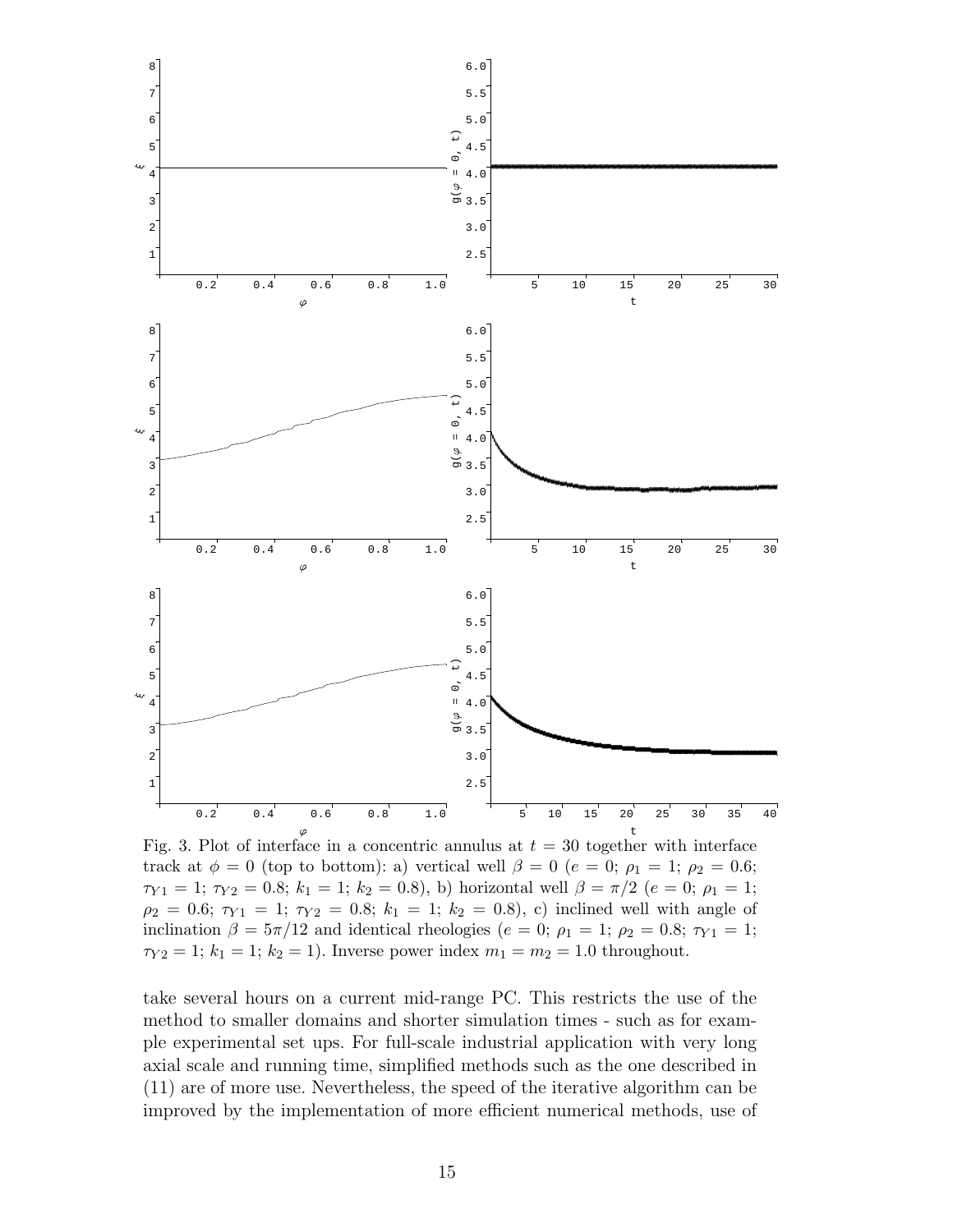the over-relaxation parameters  $\rho_n$  and r and considering a non-regular mesh to reduce the number of control volumes needed.

Another application of the algorithm with minimal alterations could be to laminar flow of non-Newtonian fluids through porous media - the problem occurring in the context of oil well stimulation amongst others. The underlying flow equations are very similar - in fact the first appearance  $(21)$  of the idea behind the Hele-Shaw displacement model considered here was deriving from the porous media flow analogy. For porous flows the ability of the method to predict the regions of unyielded fluids unambiguously would be most beneficial.

# References

- [1] E.B. Nelson. Well Cementing. Schlumberger Educational Services, (1990).
- [2] C.W. Sauer. Mud displacement during cementing: A state of the art. Journal of Petrolium Technology, pages 1091-1101, September (1987).
- [3] A. Jamot. Displacement de la boue par le latier de ciment dans l'espace annulaire tubage-paroi d'un puits. Revue Assoc. Franc. Techn. Petr., 224, pp.27-37, (1974).
- [4] C.F. Lockyear and A.P. Hibbert. Integrated Primary Cementing Study Defines Key Factors for Field Success. Journal of Petrolium Technology, December (1989).
- [5] C.F. Lockyear, D.F. Ryan and D.F. Gunningham. Cement Channeling: How to Predict and Prevent. Society of Petrolium Engineers, Paper number SPE 19865, (1989).
- [6] M. Couturier, D. Guillot,H. Hendriks and F. Callet. Design Rules and Associated Spacer Properties for Optimal Mud Removal in Eccentric Annuli. Society of Petrolium Engineers, Paper number SPE 21594, (1990).
- [7] S. Brady, P.P. Drecq, K.C. Baker, D.J. Guillot. Recent Technological Advances Help Solve Cement Placement Problems in Gulf of Mexico. Society of Petrolium Engineers, Paper number IADC SPE 23927, (1992).
- [8] V.C. Kellessidis, R. Rafferty, A. Merlo, R. Maglione. Simulator Models U-tubing to improve promary cementing. Oil and Gas Journal, March (1994).
- [9] N.A. Barton, G.L. Archer and G.L. Seymour. Computational fluid dynamics improves liner cementing operation. Oil and Gas Journal, September (1994).
- [10] E.H. Vefring, K.S. Bjorkevoll, S.A. Hansen, N. Sterri, O. Saevareid, O. Aas and O. Merlo. Optimization of Displacement Efficiency During Primary Cementing. Society of Petrolium Engineers, Paper number SPE 39009, (1997).